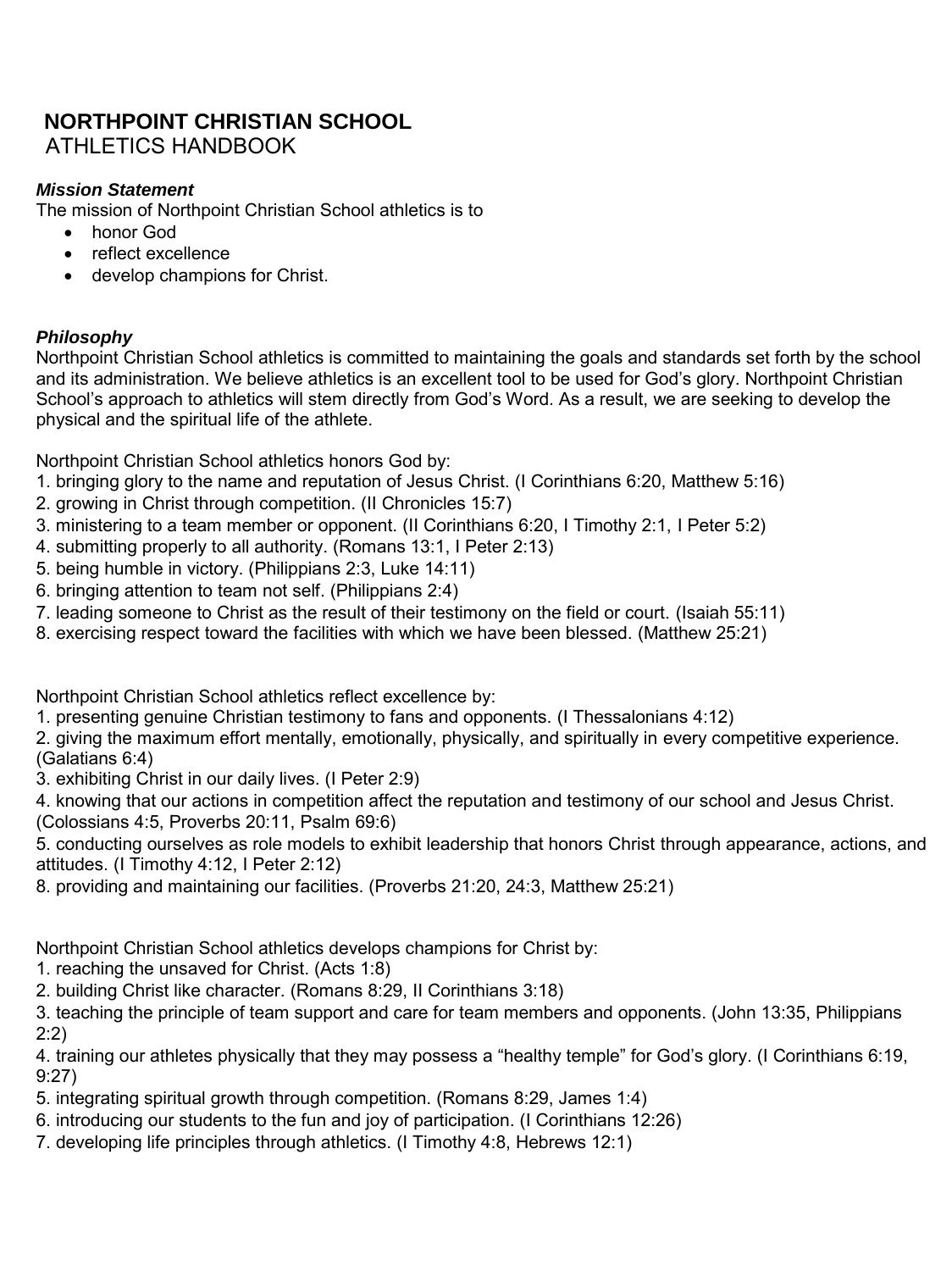#### *PURPOSE*

#### **Elementary (K4-4th)**

Participation is the key for athletics at this level. We set goals of excellence but don't assume anything about skill levels. We encourage all students with an interest to participate and, with certain activities, simply structure it to include every student in a grade.

#### **Lower Middle (5th-6th)**

This level is transitional between goals of participation and competitive excellence. They key word is developmental. We maintain and sharpen goals of excellence while acknowledging that these students are in rapid changes of maturity and ability. We want to develop their interest while also developing their skills in those activities.

#### **Upper Middle (7th-8th)**

This next transitional stage will begin to focus more on the competitive side of the sport. We will honestly communicate with students about their current ability level–having tryouts to determine distinctions. This level is preparing the athlete to advance to the high school level with a correct understanding of the competitive nature of sports but keeping in mind the skills that need to be sharpened. Playing time is not guaranteed, but as coaches, our desire will be to give every participant an opportunity to participate in the games.

#### **High School (9th-12th)**

.

The primary goal at this level is competition. Programs are structured to encourage individual skills development along with team play. Teams will be kept at a manageable size. Should tryouts be inevitable, coaches will prepare criteria to support final decisions. Expectations for team membership will be clearly articulated prior to final selection of the team. Every effort will be made to be as positive as possible with the students during the tryout period. Playing time is not guaranteed, but as coaches, our desire will be to give every participant opportunity to participate in the games.

# **ELIGIBILITY REQUIREMENTS FOR STUDENTS TO PARTICIPATE IN SPORTS**

A. Participation in competitive interscholastic activities as a part of Northpoint Christian School's athletic program is a privilege and not a right. The eligibility rules are designed to promote the educational and spiritual values derived from participation in interscholastic activities. These requirements are aligned with the TSSAA. Athletes at Northpoint Christian School should maintain the same academic standards required of all students in the school. Ultimately, the success in the classroom of students is determined through their willingness to accept responsibility for their efforts. Coaches also have a responsibility in this process. They are to encourage players to seek academic excellence in the same manner they pursue excellence in athletics. During the course of a season, coaches will closely monitor the grades of their athletes. If at any time an athlete is failing two courses, he or she will be placed on academic probation until the next reporting period

If the student is still failing at the end of the probationary period, he/she will be ineligible to practice or compete until the next reporting period. If the grade is still below failing, further consequences, including suspension of activity for the rest of the season, will follow as determined by school administration.

B. Students wishing to participate in interscholastic activities shall have the opportunity to become eligible for these activities when they meet ALL eligibility rules. They will remain eligible for the opportunity to participate provided they do not: (1) exceed any limitations, (2) fail to meet any minimums, or (3) violate any other rules of the TSSAA. They may, however, regain their opportunity to participate at a later date by correcting any deficiencies that caused the ineligibility.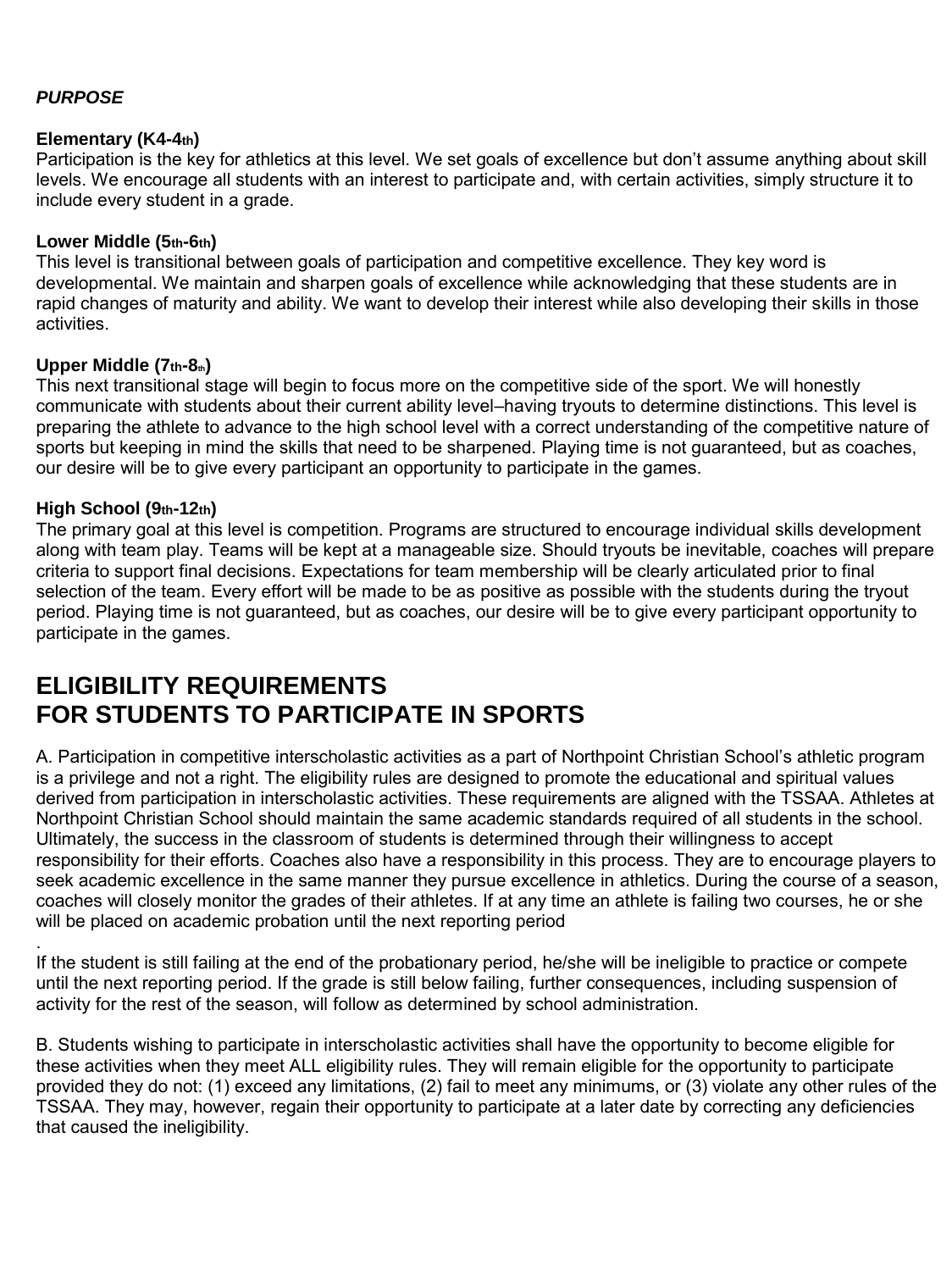## **Rules:**

1. A student participating in interscholastic activities must be a bona fide student of the school. A bona fide student is one who has not graduated from a high school and who is enrolled in and attending regularly.

2. In any year that a student engages in interscholastic competition the student athlete must present the coach a physical examination verification prior to beginning practice.

3. A senior high student is not eligible for interscholastic participation if the student's 19th birthday is on or before September 1.

4. A student is limited to eight consecutive semesters of opportunity for high school eligibility beginning with the student's first enrollment in the ninth grade.

5. If an eighth grade student competes for the junior high, the student may then compete for the senior high after the completion of that junior high sport season. An eighth grade student may not compete for the senior high and then return and compete for the junior high in the same sport.

6. All transfer students must meet TSSAA transfer eligibility requirements before participating in any sports at Northpoint Christian School.

7. A ninth through twelfth grade student must pass SIX credits to be eligible to participate in High School athletics. An eighth grade student who is promoted to ninth grade will be immediately eligible.

8. Coaches may establish additional probationary restrictions for academic performance or behavioral conduct. 9. A student who is a member of a school's athletic team and who has engaged in interscholastic competition may not try out for, practice with, or otherwise participate with, or be a member of a non-school athletic team in the same sport, in season. This limitation shall apply to the team sports of football, basketball, volleyball, baseball, softball, and soccer. Participation on a non-school athletic team in the same sport, in season, shall define in season as TSSAA established beginning date until the end of the state tournament in that sport for grades 9-12 in the sports of football, volleyball, basketball, baseball, and softball.

10. Students who do not attend school at all on the day of any school sponsored activity may not participate in that day's school activity. A student must be present for four full periods to participate in extracurricular activities, unless excused in advance.

11. A student who is on suspension may not participate in any school activities during the suspension period.

12. Recruitment of an athlete by anyone is expressly prohibited by the TSSAA and Northpoint Christian School. \* Parents and students are encouraged to talk to a coach or the director of athletics concerning any eligibility questions. Only a student who is on an eligibility list may participate in any contest. Eligibility lists should be turned in by the team coach no later than the end of the first week of practice.

# *BEHAVIORAL REQUIREMENTS*

(Also see Athlete Code of Conduct)

- Service Must be cooperative, courteous and considerate of others and of the general welfare of the school.
- Dependability Must be truthful, loyal and punctual.
- Leadership Must display appropriate personality, self-control, ability and willingness to assume responsibility.
- Citizenship Assumes a 24-hour daily citizenship responsibility of unquestionable integrity in behavior and conduct.
- Athletes for Northpoint Christian School are representatives for our school. Athletes must be careful to behave in a manner that does not disgrace the integrity of the school. This includes, but is not limited to, things that are said and/or posted on internet sites such as Facebook, myspace, etc.
- Conduct Behavior both in and out of the athletic arena should be such as to demonstrate our commitment to a Christ-centered program.
- The use of drugs, alcohol or tobacco will not be tolerated at Northpoint Christian School. The results of doing so on or off campus may evoke immediate dismissal from the team on which the athlete is presently participating. The student athlete will be allowed to try out for the next seasonal sport on a probationary status. If a second offense occurs, dismissal from athletics at Northpoint Christian School for the remainder of the school year will be invoked.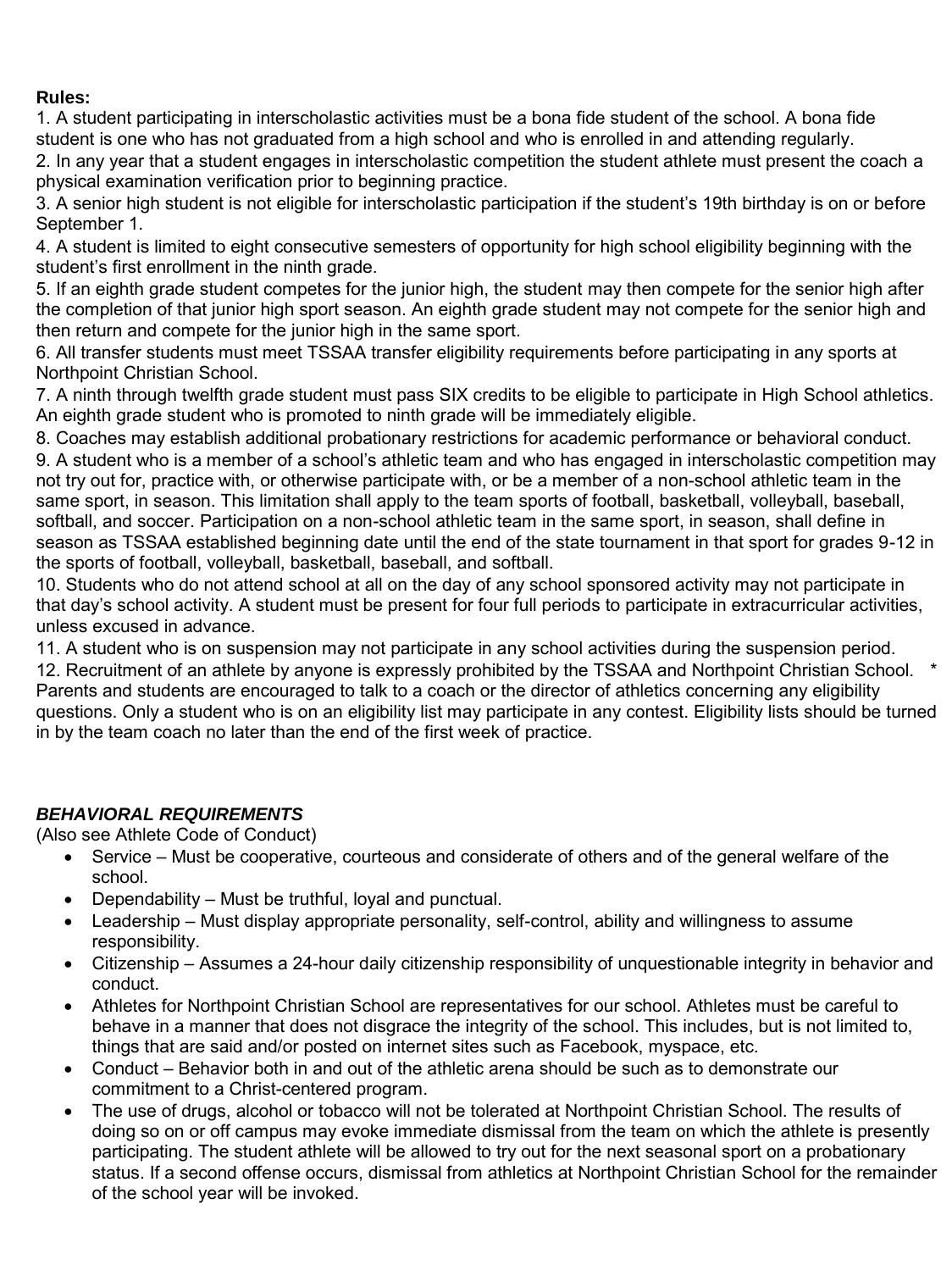#### *PRACTICES*

Northpoint Christian School athletic teams shall not practice before the dates established by the TSSAA. All practice standards shall be followed to uphold the integrity of the relationship with the TSSAA.

Wednesday practices must be over by 5:30 pm and there will be no practices on Sunday.

#### *PARTICIPATION IN MULTIPLE SPORTS*

Athletes and cheerleading members may participate in two sports during the same season, with approval of both coaches. The student is required to choose one primary sport, which will take precedent over the other activity in case of conflict. Both coaches involved should meet with the athlete and his/her parents before the season to have an understanding of what is in the best interest of the athlete involved.

#### *PHYSICAL EXAMS*

The school shall require of each student participating in athletics a physician's certificate stating he or she is physically able to participate in athletic contests of his or her school. Physical exams can be administered by any physician; however a Northpoint Christian School exam form must be used with permission information completed.

#### *USE OF FACILITIES*

All events or teams wishing to schedule use of facilities must consult with athletic director's office which will confirm with campus operations space and availability. A staff person or approved volunteer must be present when any school facility is being used. Anyone wishing to conduct camps or tournaments in gym or athletic field must receive permission from the athletic director of Northpoint Christian School and complete the proper paperwork.

#### *WEIGHT ROOM POLICY AND REQUIREMENTS*

1. The weight room will not be used without prior permission from the Northpoint Christian School Athletic Director, Strength/Training coach, or a Northpoint Christian School on staff coach.

2. Junior High student athletes will only be allowed in the weight room under the DIRECT supervision of a coach. 3. High School student athletes will be DIRECTLY supervised by a coach. Individual athletes may qualify to use the weight room without direct supervision by passing a weight room qualification assessment. This privilege, however, can be removed at any time. A non-qualified athlete CANNOT be in the weight room even with a qualified athlete. Non-qualified athletes MUST have a coach present in order to lift.

4. All Northpoint Christian School Junior High and High School athletes will be required to participate in an In-Season and an Off-Season weight program. Head coaches will hold their players accountable.

## *HEAT POLICY*

\*\*See attached TSSAA Heat Policy for Member Schools

#### *TRAVEL AND HOTEL POLICY*

#### **Travel Policy for all TSSAA Sanctioned Post-Season Tournaments**

When a High School team qualifies for post-season play, the following guidelines will be adhered to:

Hotel – The players/coaches will attempt to stay in a fully-enclosed hotel with no exterior doors from the individual rooms and one that offers a free breakfast. Students will stay four to a room and the cost of the hotel room is to be approximately \$100 per night. The school will pay for the hotel.

Food –The school will provide \$5 cash per meal for up to two meals a day to help off-set these expenses. This will be provided only during the days of the tournament events.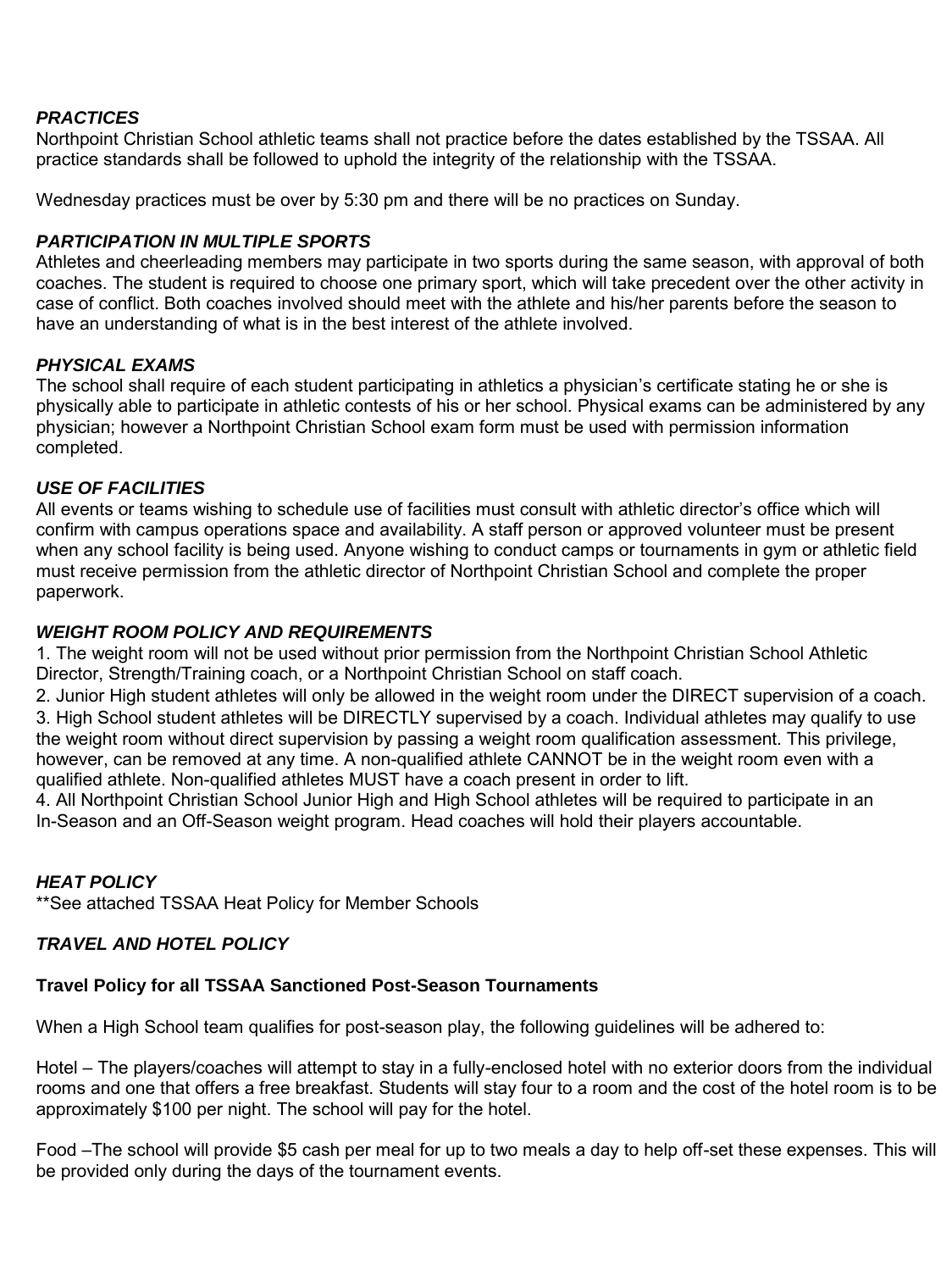Travel –The school will provide transportation for the players to and from the tournament events.

#### **Travel Policy for Non-TSSAA Sanctioned Tournaments**

When a team decides to play in a tournament that is NOT a TSSAA Sanctioned Post-Season Tournament, all fees and travel expenses will be paid for by the individual players.

#### **Mileage Reimbursement for Coaches**

School transportation will be used to and from athletic events whenever buses are available. There will be no more mileage reimbursement for traveling to athletic events when school transportation is available. If, however, the bus is unavailable, Policy #24.3 will be followed.

#### *STATE CHAMPIONSHIP RING*

Northpoint Christian School will provide \$75 per ring per player and coach.

#### *TRANSPORTATION*

School transportation will be used to and from athletic events whenever buses are available.

## *MAXIMUM NUMBER OF CONTESTS*

(Varsity/ Junior Varsity) Excluding State Contests

- High School Football 10
- $\bullet$  Junior High Football 8
- High School Volleyball –35 matches, 4 tournaments (Each tournament counts 3 matches)
- Junior High Volleyball 14 matches
- High School Basketball 24 games, 2 tournaments (Each tournament counts 2 games)
- Junior Varsity Basketball 18 games, 2 tournaments
- 8th Grade Basketball 18 games, 2 tournaments
- $\bullet$   $7<sup>th</sup>$  Grade Basketball 18 games, 2 tournaments
- High School Baseball 30 games, 4 tournaments (Each tournament counts 3 games)
- High School Tennis 16 matches, 2 tournaments (Each tournament counts 2 matches)
- High School Track 11 dates (Each meet counts as one date)
- High School Golf 14 dates
- Girls Soccer 16 games, 2 tournaments ( Each tournament counts 2 games)
- Cross Country 11 dates

## *QUALIFICATIONS FOR A VARSITY LETTER*

Athletes are awarded a letter if they participate in a sport the entire season and are in good standing when the season is complete. If an athlete is not able to letter due to injury or family emergency the coach may give the athlete a letter if he/she feels the athlete would have lettered under normal circumstances.

## *QUALIFICATIONS FOR RECOGNITION PATCH* (to be placed on letter)

#### **FOOTBALL**

- Individual must play a minimum of twenty quarters out of a possible forty quarters.
- Individual who is hurt during the first five games but has been a starter or played the maximum number of quarters will receive a recognition bar.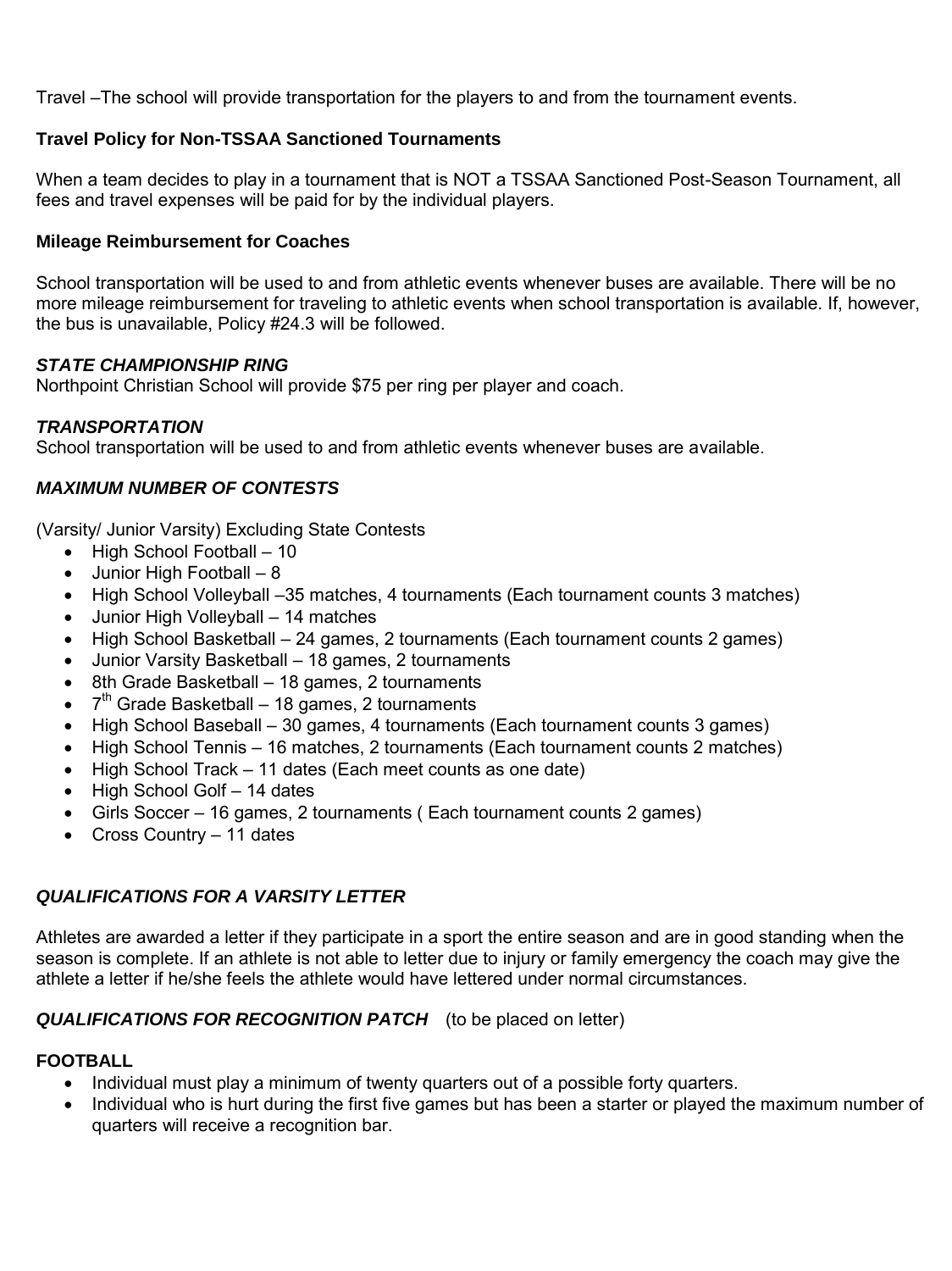#### **TENNIS**

Participant must compete in one/half of the varsity matches or place in the conference or district contests.

#### **VOLLEYBALL**

• Individuals must participate in one/half of the total varsity games played by the team, while the player is an active member of team.

## **BASKETBALL**

• Individuals must participate in one/half of the total varsity quarters played by the team, while the player is an active team member.

#### **TRACK**

- Individuals must earn ten (10) points or more for the season or place in the conference or the district meet providing there is one more contestant than places awarded.
- Individuals must work during the season for self-improvement as judged by the coach.

#### **BASEBALL**

• Individuals must participate in 50 percent of the total varsity games played and make a significant contribution to the team.

#### **SOFTBALL**

• Individuals must participate in 50 percent of the total varsity games played and make a significant contribution to the team as judged by the coach.

#### **GOLF**

- Individuals must participate in at least half the varsity meets, as a varsity player.
- Individuals must shoot a score of 49 or less for a total of nine consecutive holes.

## **CROSS COUNTRY**

- Score 15 points on point system.
- Be a varsity runner in at least 70% of the meets.
- Run as a varsity runner in districts or state.

## **SOCCER**

Compete in half of the total quarters in the regular season.

## **The following applies to all sports:**

Seniors not reaching the required participation may letter when the player has shown exceptional dedication for more than one season, there by contributing to the team performance. Upon qualifying for Post-Season play, all team members will letter for that season.

## *SPORTSMANSHIP*

- Coaches are to take whatever means necessary to insure good sportsmanship for their team and between opposing coaches and officials. We are committed to maintaining a favorable reputation in sportsmanship for our students and school.
- Coaches are expected to take appropriate action in cases of unsportsmanlike behavior even though officials may not do so.
- Fans that are abusive towards officials or other teams will be asked to leave the gym or field both at home and away.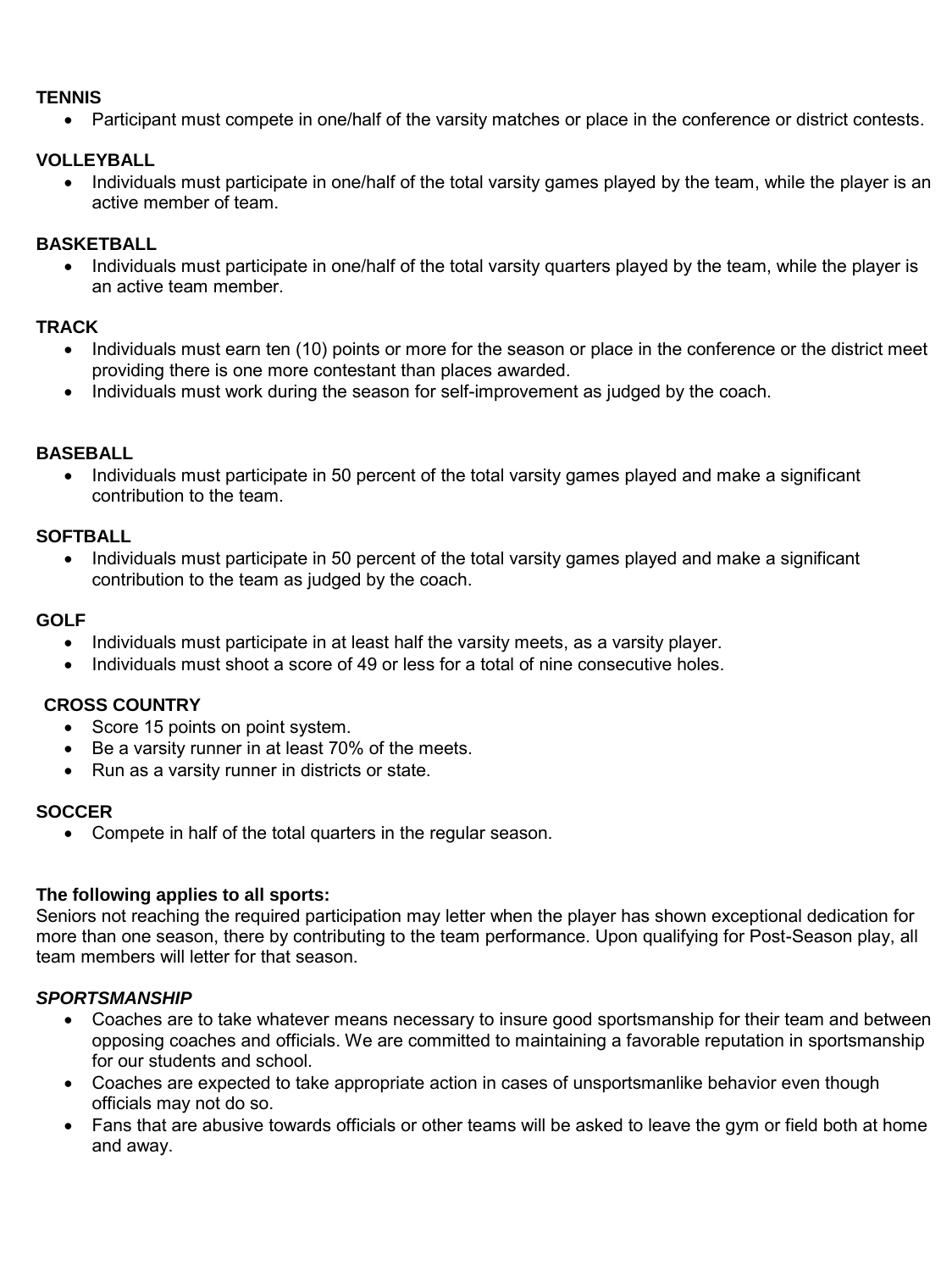## *QUITTING A SPORT*

Any athlete who quits a sport during a team's season will not be allowed to work out or practice with another sport until that sport in season has concluded.

# *TRYOUT POLICY*

In a sport that has a limited number of available spots, the tryout policy will be placed in effect.

The tryout policy is as follows:

- There will be a period of one week for all athletes to be observed.
- Ways for improvement will be offered by the coaches during this time.
- The coaching staff of that particular sport will make final decisions after careful, objective, and subjective evaluation.
- Upon reaching an agreement of a roster, the player(s) that are not included on the final roster will meet with the head coach individually.
- At this meeting students not selected will be encouraged to participate in an alternative program outside the school.
- This meeting will also be used to encourage the individual to try again the following season (other than seniors).
- These conferences will be held before final team numbers are made public.

# *PURCHASE OF LETTERMAN JACKETS*

Letterman jackets may be purchased following the completion of a varsity sport's season (orders are made in the fall, all winter and spring letterman can order the following year.)

## **PURCHASE OF VARSITY JERSEYS**

Senior athletes may purchase their jersey from the school if all of the following provisions have been met:

- All jerseys must be inventoried and present before any are sold.
- Jerseys must be available to match the existing ones.
- New jerseys must be ordered and paid for before old ones are released.

## SPORTS BANQUET AWARDS

The following awards will be presented at the Sports Banquet:

- Male Athlete of the Year
- Female Athlete of the Year
- Trojan Award
- Jonathan Award
- Stephen Award
- Job Award
- Most Valuable Player for each team
- Most Improved Player for each team

#### *TEAM AWARDS*

Each team is encouraged to host their own banquet to honor individual team awards such as the Jonathan, Stephen, and Job Awards.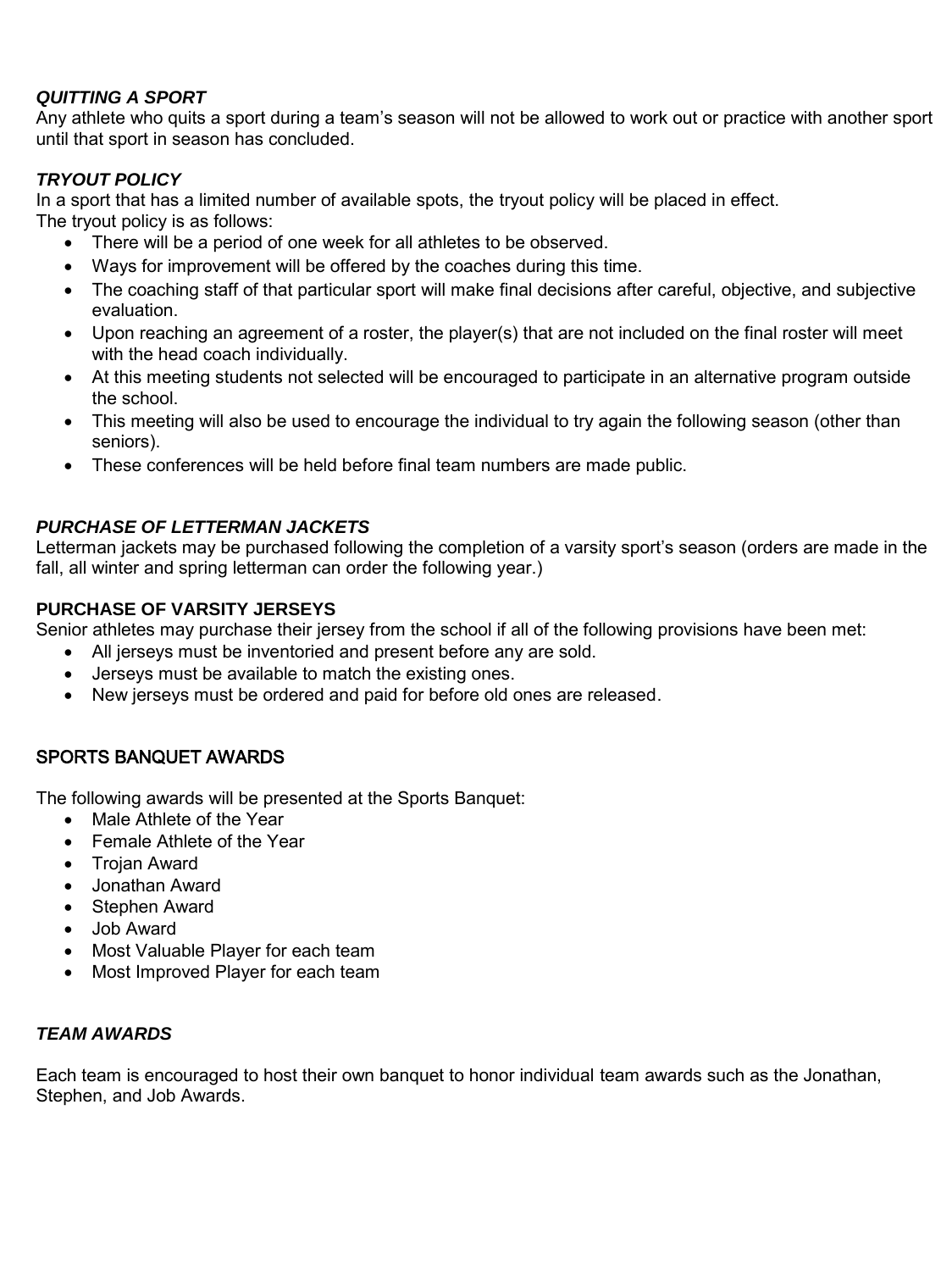## *STANDARDS OF ACTIVITY PARTICIPATION ATTENDANCE ON DAY OF GAME*

In order to be eligible to participate in a practice or game, the student must be in school for four full periods on the day of the activity. Students who are absent are not allowed to participate in school activities without advance approval (i.e. funeral, required college interviews, etc.)

#### . *SCHOOL WORK*

Student athletes who must leave for a contest before school is dismissed are expected to turn in all assignments due (the day of the contest) to the teacher whose class they will miss. Student athletes are also responsible for work missed on that day.

## *PRACTICE ON OTHER THAN SCHOOL DAYS*

- Practices on Saturday and school holidays shall be voluntary and not compulsory (with the exception of two-a-day practices in August). There will be no mandatory practices after 5:30 pm on Wednesday night.
- Open gym may be held on Sunday afternoon on a voluntary basis.

# *TRANSPORTATION*

Students who ride school transportation to school events are to ride the bus on the return trip unless a parent personally notifies the sponsor or coach of different arrangements. (Notes or telephone calls are accepted before we depart from Northpoint Christian School).

- Students not riding a bus home will be allowed to return only with members of their immediate family or other specified adults. Students are not allowed to ride with other students.
- If a member of a group or team does not wish to ride a bus with the group to or from the event, the sponsor or coach may or may not excuse the member at their own discretion. (There should be good reason to consider such request.)
- Parents are to personally notify the coach or sponsor in person or writing following the completion of the contest if the team member is not going to ride the bus. (Teams, groups, etc. are encouraged to travel as a group to help insure all members are present when time comes to perform or play.)
- Any students who do not follow the above procedures will be reported to the athletic director.
- An expected discipline measure would be not allowing the student to play or participate in the next event.
- Members of teams or activity groups only will be permitted to ride the bus unless special permission is obtained from the athletic director.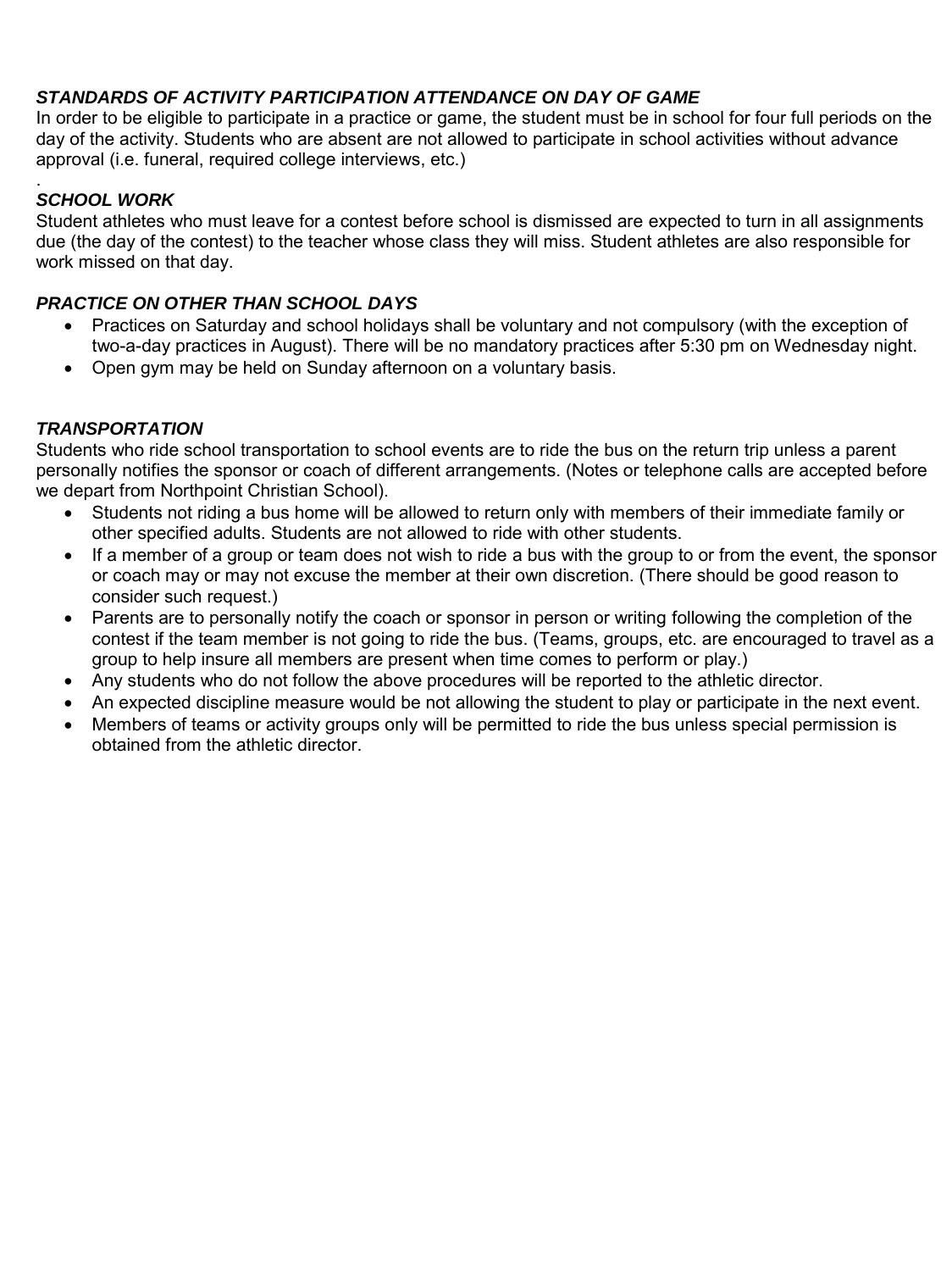## *PARENT EXPECTATIONS*

Parents are expected to respect coaches and school personnel as professionals. When a disagreement arises, the parents should talk to the coach involved to resolve the problem. If this avenue fails then, it should go through the chain of command (the Athletic Director and the President of the school). We ask that parents not confront a coach after a contest. If a meeting with a coach is desired, this may be scheduled by calling the coach or director of athletics. Parent conduct during games should be exemplary. Parents are expected to refrain from negative comments about officials and opponents. Parents who abuse the expectations of proper behavior may be asked to leave the premises and continued non-compliance will endanger the student's eligibility to participate.

#### *NCAA INITIAL ELIGIBILITY CLEARINGHOUSE*

Many college athletic programs are regulated by the National Collegiate Athletic Association (NCAA), an organization founded in 1906 that has established rules on eligibility, recruiting and financial aid. The NCAA has three membership divisions: Division I, Division II and Division III.

Institutions are members of one division according to the size and scope of their athletic programs and whether they provide athletic scholarships. If you are planning to enroll in college as a freshman and you wish to participate in Division I or Division II athletics, you must be certified by the NCAA Initial-Eligibility Clearinghouse. The Clearinghouse was established as a separate organization by the NCAA member institutions in January 1993. The Clearinghouse insures consistent interpretation of NCAA initial-eligibility requirements for all prospective student-athletes at all member institutions.

*Your responsibility as a prospective student athlete*:

It is your responsibility to make sure the Clearinghouse has the documents it needs to certify you. These documents are:

- 1. ACT or SAT score
- 2. Grade Point Average (in core classes listed in the NCAA publication ―Guide for the College-Bound Student)
- 3. Class Rank

*When to start the process:* 

If you want to participate in Division I or Division II athletics, plan to start the certification process early, usually in your junior year of high school. The above requirements plus additional information may be found in the NCAA publication "Guide for the College-Bound Student-Athlete". This publication is available free of charge from the high school counselor. See the high school counselor for more information.

## **COMMUNICATION**

It is the desire of the athletic department to keep parents informed of all events, schedules and changes in an efficient and timely manner. A sports information department (SID) has been created to help with such communication. This department will be in constant communication with the individual sport coaches as well as the Athletic Director and Booster Club to provide current, timely information concerning the overall athletic program and sport specific information. The communication from school to parents will take place in three primary forms:

 The first being individual sport pre-season meetings. Each coach will set up a time for parents and athletes to get together as a group and talk about goals, expectations, schedules, etc. Attendance will be very important at this meeting as a great deal of information will be shared concerning the philosophy, practice times, game schedules, and communication channels.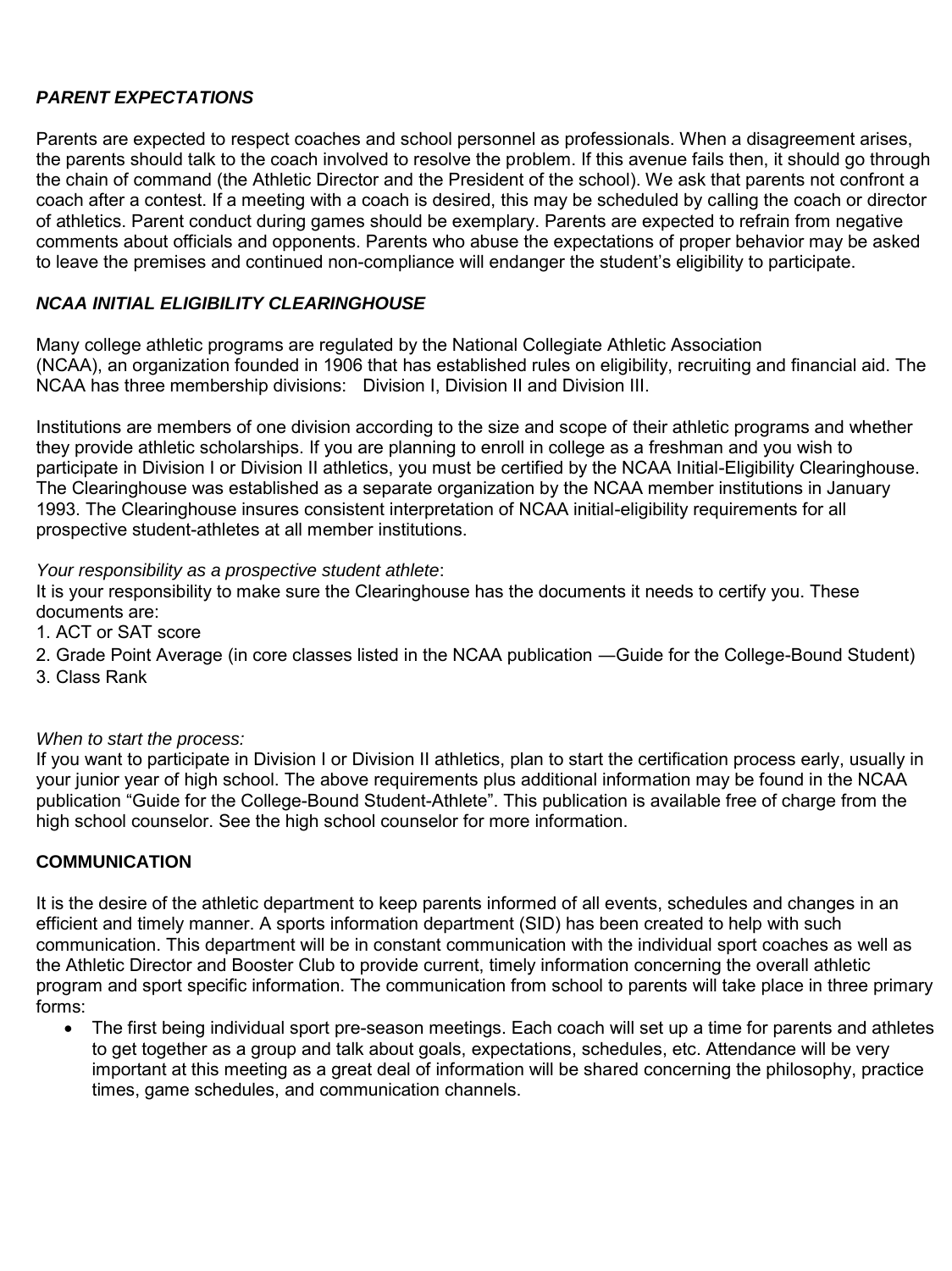- The second major communication tool will be the athletic area of our website. This site is located at: www.ncstrojans.com —then click on Athletics. This site will contain the latest information concerning all sports that Northpoint Christian School offers as well as individual pages for each specific sport. This site will be one of the major sources of information concerning practices, games schedules, departure and arrival times for away games, game site directions, any changes in times or locations, game summaries, etc. This will become one of the primary tools the Athletic and Sports Information Departments uses to communicate information to parents. In addition to the website, those who have e-mail addresses will also be able to receive any pertinent information changes via e-mail as soon as it becomes available. This will be done for each sport, unless the change affects all athletes.
- The third communication tool that will be used will be the Sports Information Line. This will be a recorded message that can be accessed by calling 349-4961, ext. 404. This information line will provide the day's events and practice schedules. It will be updated immediately when any changes to the communicated schedule occur. This information line will also be updated when any of our teams are at away games to inform parents the anticipated campus arrival time.We hope the addition of our Sports Information Department will be helpful and useful to all Northpoint Christian School families involved in the athletic program. When information is needed, we encourage the parent to check the website first. The most complete and detailed information will be found on this site. If a parent cannot access the internet, then the next step would be to call the sports information line (349-4961, ext. 404). If the information that is needed cannot be found in either of these locations, then please feel free to contact the specific coach, Athletic Director, or Sports Information Department. The SID can be contacted via e-mail at bgray@ncstrojans.com or by calling 662.349.5104.

#### . **RULES FOR EXTRACURRICULAR ACTIVITIES AND ELIGIBILITY REQUIREMENTS**

We have read and we understand the eligibility rules and the behavior rules expected of students and Northpoint Christian School parents:

Student Signature Parent Signature

Date  $\Box$ 

.

## *ATHLETE CODE OF CONDUCT*

#### **Our Speech**

*Colossians 4:6 "Let your speech always be with grace, seasoned with salt..."* 

- Questionable language or ―"slang" words will not be tolerated. The athlete will never engage in any language that can be termed —trash talking or use profanity or questionable slang.
- The athlete will address the coaches and officials with respect. The athlete will address the coach as "Coach" or "Mr., Miss or Mrs." and will take concerns or complaints directly to him or her. Insubordination and divisive speech or behavior will not be tolerated. The athlete will address officials as "Sir or Ma'am."
- Never criticize the officials or coaches. These people represent the authority figure, boss, parent, teacher and the law. Obedience to authority is not optional and is not predicated on whether or not you agree with it. All authority is God-given and disobedience to authority is obedience to God.